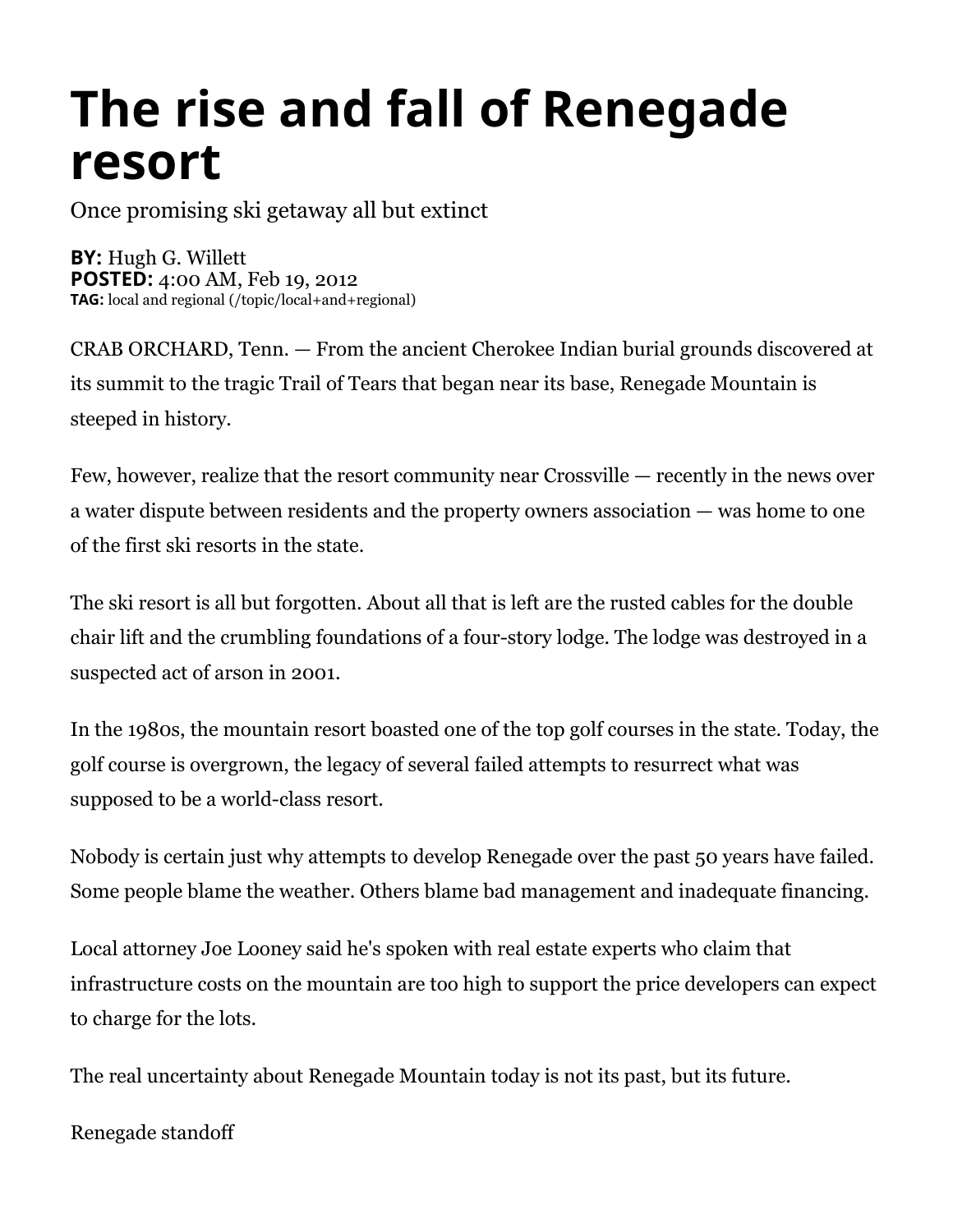For the past several years the residents of a Renegade Mountain condominium development known as Laurel Hills have been in a standoff with the latest owners of the mountain property over the use of the aging water system.

Several weeks ago the management of the resort area shut off water to mountain residents. It was the second time in as many years that the community has been without water.

Local resident John Moore led a group of homeowners who tried to reconnect their water systems until officials with the Tennessee Department of Environment and Conservation threatened them with arrest for tampering with the system.

A Cumberland County Chancery Court judge earlier this month issued a restraining order to turn the water back on and has asked the residents and new investors to work together on a solution.

The case is expected to be heard in the coming months.

Recent owners of the property include an organization known as Moy Toy. In a lawsuit filed in late 2011, investors also were identified as JL Wucher, Michael McClung, Michael Haines and Phillip Guettler. The current property owners would not agree to discuss their plans for the mountain.

Moore wonders what the owners plan to do with the resort. TDEC-mandated upgrades to the water system, including a tank for emergency use, have not been completed.

"It doesn't seem as if they want to invest anything in the resort. To them it's just another few thousand acres," Moore said.

The current ownership group is among some half-dozen owners of the property over the years who have tried to make the Renegade Mountain resort into a successful venture since the 1960s.

Renegade Mountain started with high hopes in the mid-1960s, when a Crossville physician named Richard Evans and other investors decided to build a ski resort on the Cumberland Plateau.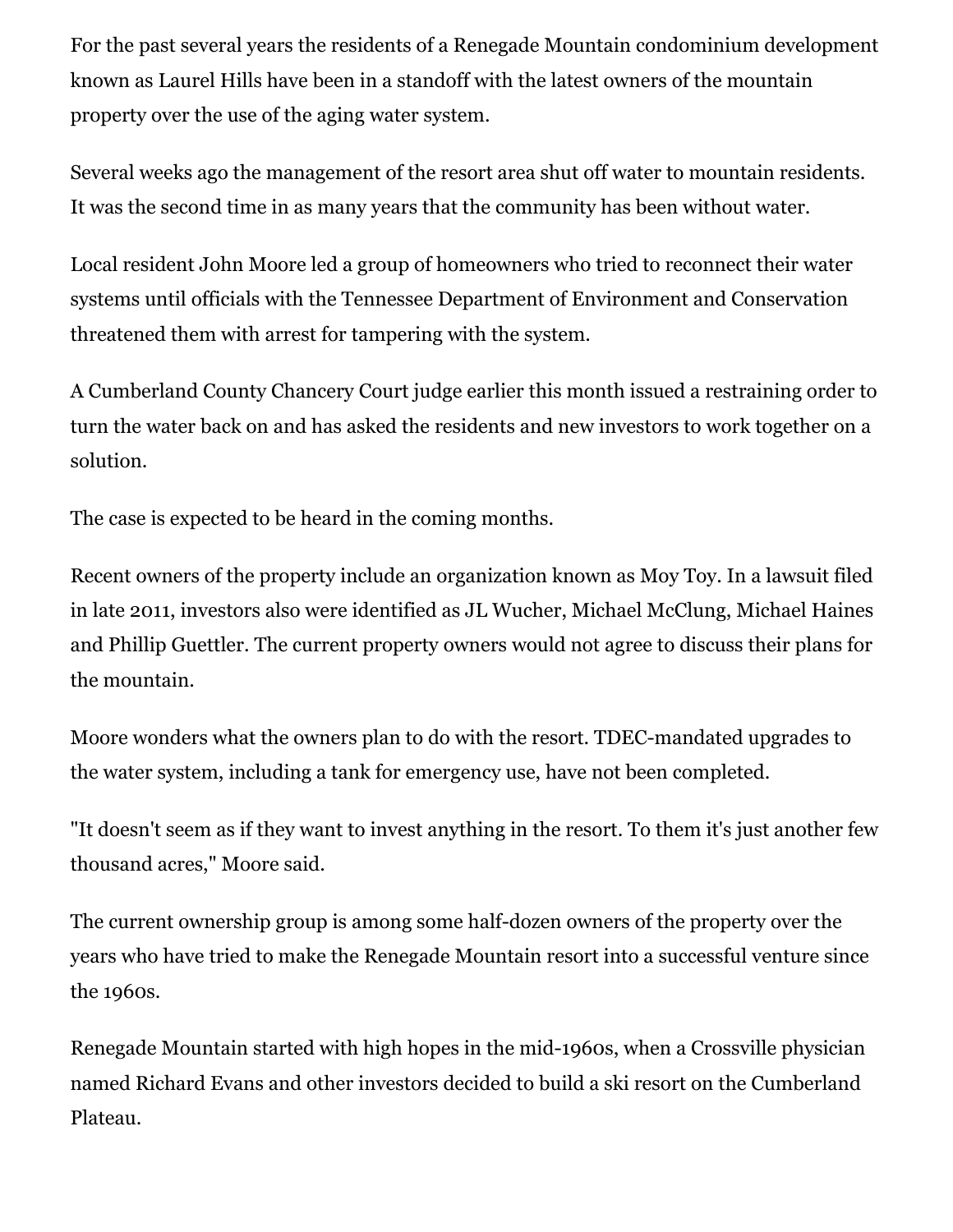At more than 2,500 feet, Renegade is one of the highest peaks in the state outside of the Smoky Mountains. Evans may have been inspired by Gatlinburg investors who opened Ski Gatlinburg in 1962.

After opening in the late 1960s, the Cumberland Plateau resort experienced limited success, usually because of warm weather and primitive snow-making technology that reduced the number of days of operation.

A number of amenities were planned and advertised for the 6,000-acre resort, including an Olympic-sized pool and a golf course. Fishing and hunting also were promised. Many of these amenities would not be built until the 1970s or '80s.

By the early '70s, the resort was in poor financial shape and the first of a series of new owners stepped in. American Recreational Services operated it for a short time before financial problems took over.

In 1973, Joe Looney was a young attorney just out of the Army when he began to work on local collection cases against American Recreational Services.

"There was a lot of collections activity against ARS," he said.

ARS eventually went into receivership and sold the property in the early 1980s to two brothers from Germany.

Harold and Peter Schuster operated the ski slope and decided to invest an estimated \$7 million to upgrade the golf course. Other improvements included purchasing the bar from the historic Hotel St. Moritz in New York City and moving it to the four-story lodge building.

"The Schusters did a wonderful job. They got the golf course going and they had a great restaurant going at the lodge," Looney said.

The Schusters were good managers, who might still be running the resort if not for a polo accident that killed Peter Schuster in the late 1980s, Looney said.

By 1990, DG Bank of Frankfurt, Germany, owned the resort and was making an attempt to operate both the ski slope and the golf course. The bank invested heavily in the golf course.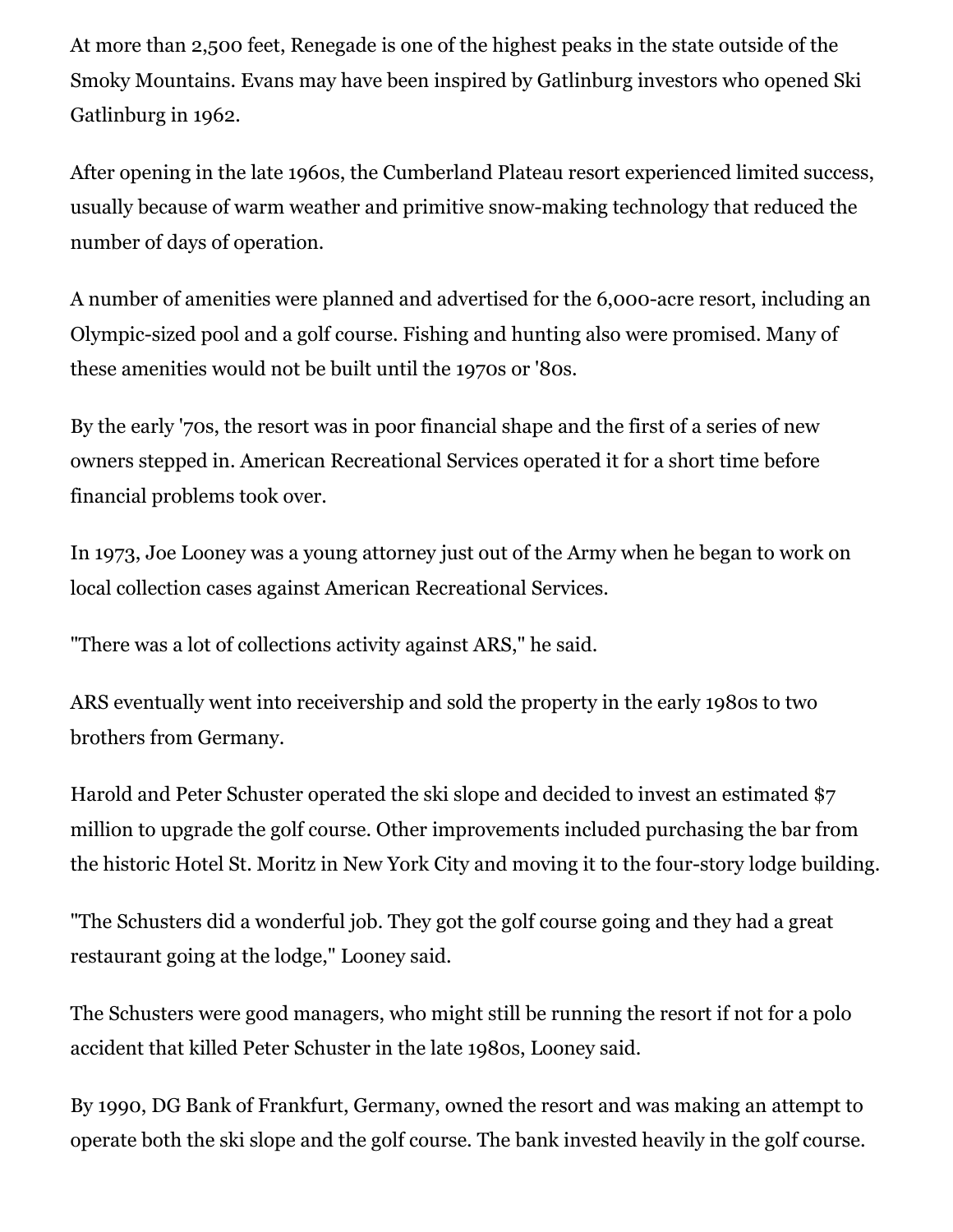## An uphill climb

Although warm weather put an end to skiing in 1988, by 1994 the golf course was listed as one of the top five in the state, according to Glenn McDonald, general manager of the resort during the '80s and '90s.

"We promoted that golf course all over the country — from Michigan to Ohio and Florida," he said.

The problem was, it was difficult to get a steady stream of golfers regularly willing to pay \$75 to play at Renegade when the Cumberland Plateau is home to other quality golf courses at Fairfield Glade and Lake Tansi, McDonald said.

Maintenance costs also were high because the course was built on a mountainside with numerous drainage and grading problems that had to be continually repaired, he said. So, 2008 was the last year the golf course was in operation.

"They just couldn't bring in enough business to keep the place maintained," McDonald said.

Investors in the resort have always been trying to sell real estate, according to McDonald, himself a local real estate agent. Sales of condos and timeshares on the mountain have never reached expectations, he said. An effort was made to sell up to 1,500 lots on the resort, and as many as 800 lots might have been sold, he said.

Many of the lots are not buildable, mostly because shallow soil makes them unsuitable for septic systems, McDonald said. Condos on the mountain are listed for as little as \$25,000. Lots currently can be acquired at courthouse sales for the cost of paying the back taxes, he said.

Around 2000, the German bank sold 3,000 acres of the formerly 6,000-acre resort for \$3.5 million to a group that includes some of the current investors.

In 2001, the four-story lodge building — home to the grand bar, restaurant and indoor tennis courts — mysteriously burned. According to Looney and McDonald, investigators believed the fire was deliberately set, although no one was charged.